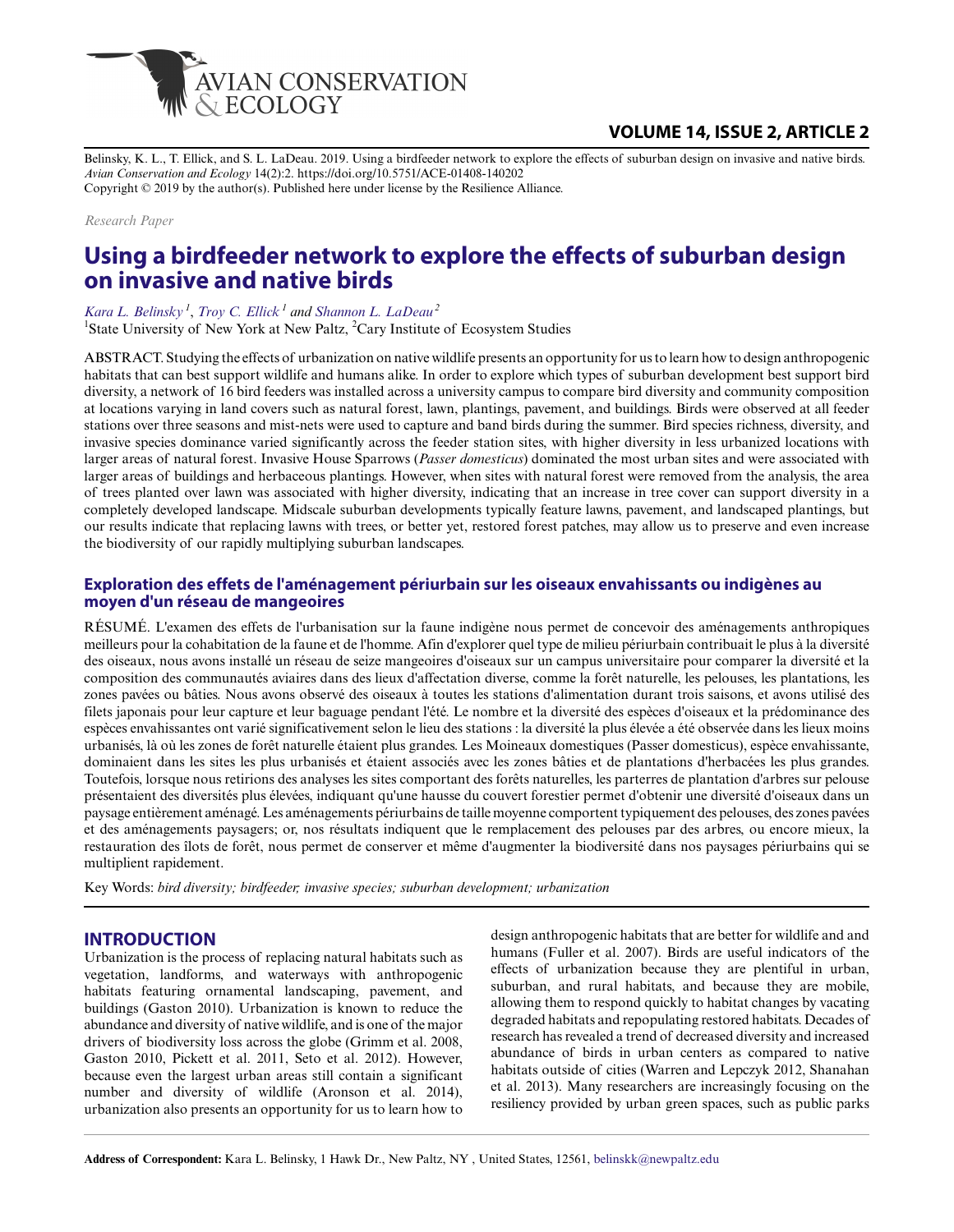and private yards/gardens (Sandström et al. 2006, Mason et al. 2007, MacGregor-Fors et al. 2010, Lerman and Warren 2011, Yang et al. 2015), as well as how to make recommendations for better design of urban developments to retain and perhaps increase biodiversity in urbanizing landscapes (Shanahan et al. 2011, Sushinsky et al. 2013, Aronson et al. 2017).

Most research on urbanization is focused on large cities; however, the largest area of land undergoing urbanization is the construction of suburban developments surrounding cities and exurban developments in rural areas (Hanson et al. 2005). Suburban towns and neighborhoods often contain invasive birds along with adaptable native species that thrive in less-intensely urbanized areas, but they often lose specialists such as ground nesting, migratory, and insectivorous birds (Aldrich and Coffin 1980, Clergeau et al. 2001, Jokimäki and Kaisanlahti-Jokimäki 2003). Even the smallest exurban developments, such as additions of single homes in a forest, can repel the most sensitive native species (Kluza et al. 2000, Glennon and Kretser 2013). Few empirical studies have been published about how the design and landscaping of suburban developments at the local scale can better support diverse bird communities.

Bird feeders concentrate birds in specific areas for easy identification and counting, which makes them a potential tool for assessing foraging habitat preferences or tolerances for songbirds that use feeders (Jones and Reynolds 2008). Supplementary bird feeding is a common recreational activity that is increasing in popularity (Jones and Reynolds 2008, Robb et al. 2008, Amrhein 2013). A number of researchers have studied how and why people feed birds, and how bird feeders may be affecting the birds themselves (Robb et al. 2008, Amrhein 2013), but fewer researchers have used bird feeders as a method of studying the ecology of birds more generally. A network of bird feeders may be used to measure habitat suitability across variable habitats, such as those in urbanizing landscapes. For example, Cox et al. (2016) used bird feeder networks to assess how songbirds respond to varying levels of habitat fragmentation among residential gardens in the UK. Here, a network of bird feeders is used to compare bird diversity, abundance, and community composition with specific features of urbanization across a suburban university campus in New York State, U.S. Prior work using point counts to compare the bird community on our campus with nearby forest fragments demonstrated that the campus bird community has lower species richness and evenness as compared to the forest communities, and few insectivorous neotropical migrants; the campus community is also dominated by invasive House Sparrows (*Passer domesticus*; Belinsky et al. 2019).

In this study, the details of suburban design on our campus are examined at the habitat level. The specific features that affect the birds are identified by comparing bird communities among habitats using GIS-based land cover measurements at each bird feeder station in our network. Feeders in areas with more retained native habitats such as natural forest and more highly structured landscaping that includes trees and other plantings were predicted to have higher diversity. Additionally, feeders surrounded by buildings were predicted to be dominated by invasive House Sparrows. How time of year affects the communities of birds using feeders in each habitat type was also explored, because the distinctive demands of breeding and overwintering may affect how birds respond to the design of suburban habitats (Cox et al. 2016). The goal of the study is to make recommendations for how to improve our campus and other midsized suburban developments as habitats for native birds. Understanding the effects of subtle differences in suburban design at small scales is necessary to seize the opportunity presented by urbanization to improve the design of our growing suburbs to better support wildlife.

# **METHODS**

## **Study site**

This study was conducted on the suburban campus of the State University of New York at New Paltz (SUNY New Paltz) in New Paltz, New York (41°44′37″N 74°05′02″W). The Village of New Paltz has population of 7221 people (U.S. Census Bureau 2018), and is surrounded by smaller residential towns, forest fragments, apple orchards, vegetable farms, and hayfields with the closest city of Poughkeepsie 15 km to the east, across the Hudson River. New York City is only 137 km to the south, positioning New Paltz on the edge of one of the most intense urban expanses in the United States (Nowak and Walton 2005). However, several large protected forests (including the 9000 ha Minnewaska State Park and 3000 ha Mohonk Preserve) are located on the western border of New Paltz. The SUNY New Paltz campus itself serves 7628 students (Fall 2016 Student Profile), and consists of 87 ha of almost entirely developed land that span a range of urbanization intensities. The campus includes a central core of high-traffic academic and administrative buildings, suburban residential areas, groomed turf fields, and remnant 50-year-old secondary forest fragments along the southern and western edges of campus.

# **Bird feeder network**

A network of 16 feeder stations were installed across the campus, with four stations in each of four urbanization categories referred to as Forest Edge, Residential Campus, Turf, and Central Campus. Forest Edge feeder stations were placed in close proximity to natural forest fragments (undisturbed secondary growth forest with closed tree canopy and natural leaf-litter ground cover) located along the edges of campus in areas with low amounts of pedestrian traffic and little development (pavement and buildings). Residential Campus feeder stations were placed near dormitories in areas with low levels of pedestrian traffic. Turf feeder stations were located near athletic fields and parking lots, with large open expanses of lawn and few pedestrians. Central Campus feeder stations were placed among academic and administrative buildings with the highest levels of pedestrian traffic. Each bird feeder station consisted of an iron double-armed shepherd's hook style pole, with each hook holding one high-capacity tube style birdfeeder with six feeding perches/ ports, enclosed in caging to exclude squirrels (Duncraft Squirrel-Proof Avian Bird Feeder). The squirrel-proof caging also prevented larger bird species such as Mourning Doves (*Zenaida macroura*) and medium-sized species such as European Starlings (*Sturnus vulgaris*), Red-bellied Woodpeckers (*Melanerpes carolinus*), and Common Grackles (*Quiscalus quiscula*) from feeding at the feeder ports. However, small numbers of these species were counted as they still foraged on the ground below the feeders, and occasionally perched on the sides of the feeders to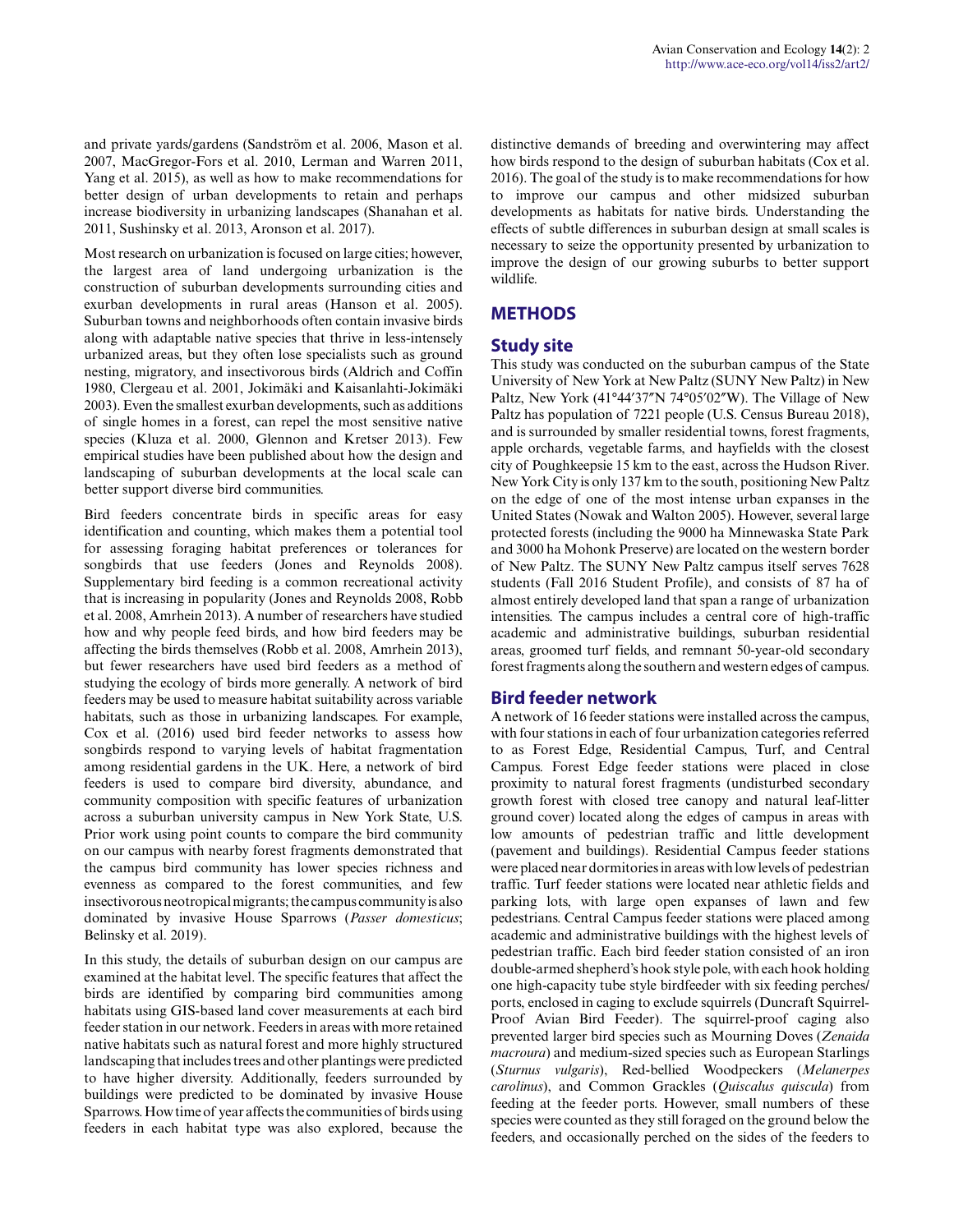eat seed that spilled out of the ports. Each feeder was filled with sunflower seed hearts during the study periods, and all feeders were emptied, washed, sterilized with a bleach solution, refilled and returned each time mold was detected and three times during the year, at the start of May, August, and January.

# **Three-season feeder observations**

The birds visiting each feeder station were identified and counted during 10-minute observations on 16 dates between 18 February and 20 November of 2016. All feeder stations were observed on each sampling date between 10am and 4pm, with the order of the observations varied systematically to reduce any bias from time of day. All observations were conducted by T.E. using binoculars while standing at a distance of 15 m from the feeder station. Observations were conducted during three study periods; six observations were completed at least one week apart from February to May, and 10 observations were completed at least one week apart from June to August, and from September to November. During each observation, bird abundances were estimated by counting the maximum number of each species visible at any one time. Counts included any bird on any part of the feeder, or directly below the feeder eating spilled seed, within a 0.5 m radius of the feeder pole.

#### **Summer mist-netting and banding**

To more accurately determine abundances of each species, mist nets were used to capture and band birds at each feeder station during the summer (Dunn and Ralph 2004). All birds were caught and banded on two dates at each feeder station between 20 May and 22 July, with each session lasting 3 hours and occurring between 7am and 12pm, resulting in 0.096 hours per net m² at each feeder station. For each mist-netting session, two 12 m nylon mist nets (all-purpose, 36 mm mesh size) were set up in a V-shaped formation around a feeder station, using three conduit poles with the two nets connected by a central pole. A banding station was set up ~30 m away from the nets and nets were monitored using binoculars so that no bird remained in the net for more than 15 min. All banding was completed by K.L.B., T.E., and two additional technicians, using United States Geological Survey aluminum bands. Captured birds were identified to species, age, and sex (Pyle 1997), and then released. Each banded bird was counted once for relative abundance data used to calculate Shannon's diversity index.

#### **GIS land cover measurements**

The bird feeder network was mapped and land cover area was measured at two scales around each bird feeder station using GIS. First, a Garmin Montana 650t GPS handheld device was used to record the exact location of each feeder station, and these points were added to a base map of orthophotos of the campus in ArcGIS. Aerial photos, which were taken in 2013, were downloaded from the New York State Clearinghouse GIS database. Once the base map and GPS locations were combined, 10 m and 50 m buffers were created around each feeder station. Each buffer was used as a reference to create a layer of polygons delineating the borders of each parcel of distinct land cover type apparent on the aerial photos. Each polygon was designated as one of the following land cover types: (1) natural forest (with closed canopy and leaf litter ground cover), (2) lawn, (3) herbaceous plants (flower beds and ground cover vegetation

lacking woody stems), (4) woody shrubs (primarily pruned evergreen bushes), (5) trees growing over lawn, (6) trees growing over pavement, (7) water (a stream), (8) pavement (paved walkways and parking lots), or (9) buildings. Next, the polygons were ground-truthed by visiting the site to adjust land-cover designations and borders based on details that were not apparent on the images or the few landscaping and construction changes made to the campus since aerial photos were taken. ArcGIS was then used to calculate total areas of each land cover type in the 10 m and 50 m areas around each bird feeder station (Fig. 1).

**Fig. 1**. Aerial photo of the study site depicting the location of all 16 feeder stations, the urbanization category of each (Forest Edge site labels are highlighted in green, Residential Campus in blue, Turf in yellow, and Central Campus in orange), and the land cover polygons within the 50 m and 10 m circles surrounding each station.



# **Statistical analyses**

Shannon's diversity indices were calculated following Magurran (1988). ANOVA was used to test for differences in bird species richness and Shannon's Diversity Index among our four bird feeder habitat designations (Central, Residential, Turf, and Forest Edge categories), and Tukey's honest significant difference posthoc tests were run for all ANOVAs. Pearson's correlations were used to screen the land cover variables for collinearity and collinear variables were excluded from further analysis. The variables were examined for normality, and all were found to be skewed because of large numbers of zero values (for example, Forest Edge locations were the only ones with natural forest and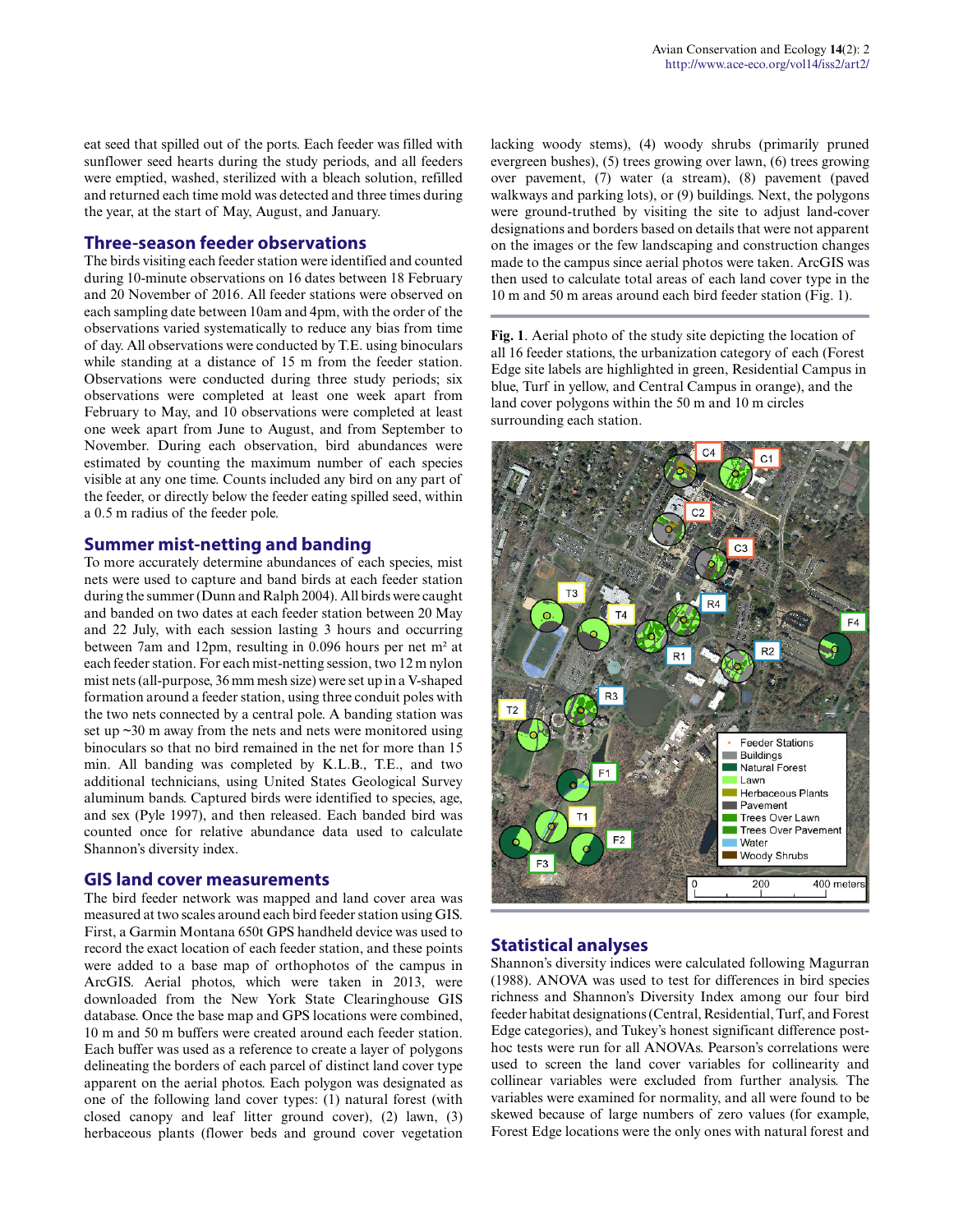had very little pavement and no buildings while Central Campus locations had high areas of buildings and pavement but no forest). Large differences in magnitude between land cover variables were also found (very small areas of shrubs but large areas of trees over lawn, for example). To correct for this, the land cover variables were standardized by subtracting the mean from each value and dividing by the standard deviation. The dependent variable, the percentage of House Sparrows, was centered by subtracting the mean. The explanatory power of our land cover area variables were evaluated by testing for correlations between each land cover variable and each diversity variable. Any land cover variables that were significantly correlated with a diversity variable (all with *r* > 0.5), were retained, except those that were colinear. All significant candidate variables were then entered into a linear model (using the standard statistics package in R), to explore which variables best explain bird diversity when combined. Any nonsignificant variables were then removed (threshold where α < 0.05), to identify the final suite of variables explaining each diversity metric.

A mixed model approach was used to determine whether the feeder use of our four most common bird species changed with time of year, and whether their habitat use varies by season. A generalized linear model was used to fit feeder observations for each species and included the season, the area of buildings within 50 m of the feeder as fixed effects, and the feeder identity as a random effect to account for the dependence structure of repeated observations over time. Akaike information criterion (AIC) was used to evaluate Poisson versus Negative Binomial likelihood distribution fits for each species. The bird feeder observations were then divided into three season categories: Winter (November, February, and March), Summer (June, July, and August), and Transition (mix of spring and fall: April, September, and October). These seasons were chosen because these three seasons are biologically important to birds in New York (most breeding/feeding of young occurs in summer, cold temperatures stress birds and many flock in winter, and intermediate temperatures and the breakup/reforming of flocks occur in spring/fall). Note that these models were also run by splitting the Transition season into fall and spring, and the results were similar but it did not improve the AIC. The area of buildings within 50 m was chosen as our habitat variable, because this variable was an important predictor of House Sparrow dominance in our initial analysis, and it is inversely correlated with the area of forest within 50 m, which was our strongest predictor of species richness and diversity overall.

Exploratory analyses were conducted using JMP 2011 for Mac, while regression models were conducted using the R Statistical Software (R Core Team 2018). Mixed effects models used the LME4 (Bates et al. 2015) package to account for repeated measures and results for significant effects are presented as effect size with standard error, z-score, and p-value.

# **RESULTS**

# **Differences among urbanization categories**

A total of 21 species of birds were observed across the 26, 10 minute observations completed through the year at each of the 16 feeder stations (Fig. 2). Two species, the House Sparrow and House Finch (*Haemorhous mexicanus*), were observed at all feeder stations, while three species were observed only at one or two Forest Edge feeder stations (American Robin, *Turdus migratorius*, Field Sparrow, *Spizella pusilla*, and White-throated Sparrow, *Zonotrichia albicollis*). Five species were detected during observations that were not captured during summer banding, including one species that was too large for the net size we used (Mourning Dove), and one species that only appears on campus during the winter months (Dark-eyed Junco, *Junco hyemalis*). During the summer, a total of 667 birds of 17 different species were mist-netted and banded, including one species that was not detected during our visual observations (Gray Catbird, *Dumetella carolinensis*), because it does not typically forage at feeders, but was captured at two stations near berry-bearing shrubs (Fig. 3). Only one species, the House Sparrow, was captured at every feeder station. The Northern Cardinal (*Cardinalis cardinalis*), was captured only at one Forest Edge station, and another species, the Blue Jay (*Cyanocitta cristata*), was captured only at one turf station; both of these species are too large to enter the caging around our bird feeders, but were observed at, on, or under several feeders stations nonetheless.

**Fig. 2**. Total species richness and community composition for each feeder station based on data obtained through visual observations over three seasons. Colored blocks indicate the presence of a species at a feeder stations in each of the urbanization categories: Green = Forest Edge  $(F)$ , blue = Residential Campus (R), yellow = Turf (T), and orange = Central Campus (C).



Significant differences in bird diversity were detected across our birdfeeder network based on our urbanization categories (Fig. 4). Species richness based on observations was significantly different between categories, with the highest richness observed at Forest Edge sites, lower richness at Residential Campus and Central Campus sites, and significantly lower richness at Turf sites (ANOVA:  $F_{3,12} = 8.39$ ,  $P = 0.003$ ). Similar patterns of differences in species richness and Shannon's index of diversity were found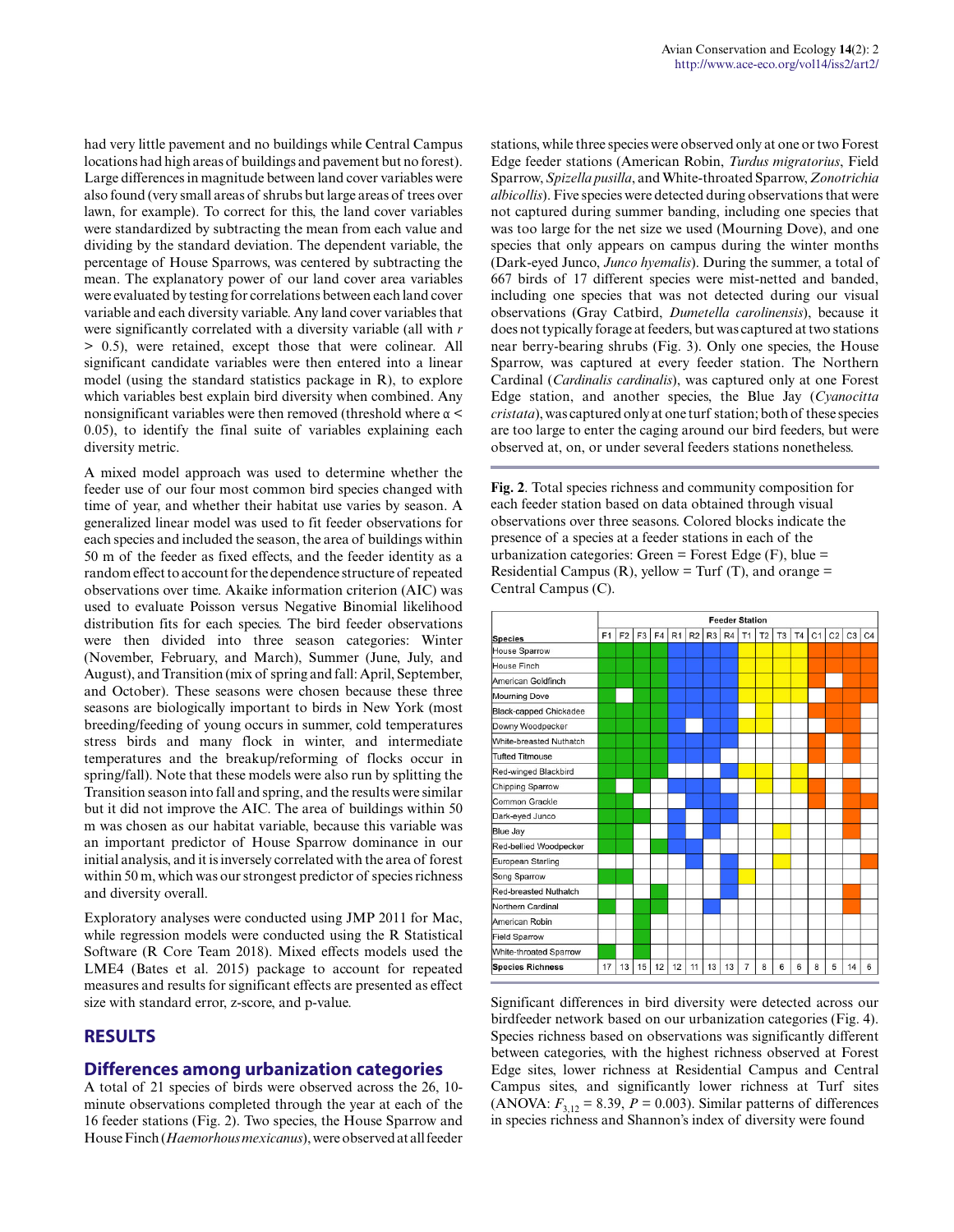**Fig. 3**. Total species richness and community composition for each feeder station based on data obtained through mist-netting and banding during the summer. Colored blocks indicate the presence of a species at a feeder stations in each of the urbanization categories: Green = Forest Edge  $(F)$ , blue = Residential Campus  $(R)$ , yellow = Turf  $(T)$ , and orange = Central Campus (C).



based on our banding data. Species richness differed significantly between categories with the highest richness found at Forest Edge sites, lower richness at Residential sites, and significantly lower richness at both Central Campus and Turf sites (ANOVA:  $F_{3,12}$  = 6.65, *P* = 0.007). Shannon's index of diversity also differed significantly between categories with the highest diversity found again at Forest Edge sites, similarly lower diversity at Residential and Central Campus sites, and significantly lower diversity at Turf sites (ANOVA:  $F_{3,12} = 4.92$ ,  $P = 0.018$ ). The percentage of invasive House Sparrows that were banded also differed significantly among urbanization categories, with a nearly opposite pattern to that of diversity (Fig. 5). Significantly higher percentages of House Sparrows were banded at Central Campus sites, and significantly lower percentages at Forest Edge sites, with Residential and Turf sites falling in between (ANOVA:  $F_{3,12} = 11.24$ ,  $P = 0.0008$ ).

# **Land cover and diversity**

The final model for species richness based on year-round feeder observations is the univariate model including only the area of forest within 50 m of the feeders station as the positive predictor of species richness  $(F_{1,14} = 6.38, P = 0.024)$ . The model for species richness from summer banding describes a similar pattern, but it provides a final model with two significant parameters: the area of forest within 50 m as a positive predictor and the area of pavement within 50 m as a negative predictor ( $F_{2,13} = 12.73$ ,  $P = 0.001$ ). The model for Shannon's index of diversity yielded another univariate model with the area of forest within 50 m being

**Fig. 4**. Differences in mean bird diversity between feeder stations in each urbanization category: Forest Edge (F), Residential Campus (R), Turf (T), and Central Campus (C). The top panel displays species richness from visual observations, the middle panel displays species richness from mist-netting and banding, and the bottom panel displays Shannon's index of diversity from mist-netting and banding. The box plots display the median as the bold central line, with the top and bottom lines of the boxes indicating the first and third quartiles, and the whiskers extending to the maximum and minimum data points. Different letters above or below each box plot indicates statistically different means based on the Tukey's honest significant difference results.



the lone positive predictor.  $(F_{1,14} = 10.14, P = 0.007)$ . Whether any land cover variables predict bird diversity on campus when we removed the Forest Edge sites from our analysis was then explored. This allowed for a test of the effects of land cover variables aside from natural forest because only the Forest Edge sites contained any natural forest. A single land cover, trees growing over lawn, provided the strongest model for species richness from observed data  $(F_{1,10} = 8.627, P = 0.015)$ , and species richness from banding data  $(F_{1,10} = 6.886, P = 0.025)$ . No variables were significant in any model for Shannon's diversity index from banding data.

#### **Land cover and invasive dominance**

House sparrows were the most common species observed (at least one House Sparrow was detected during 206 of the 256 ten-minute observations completed) and 225 of 667 birds we banded on campus were House Sparrows. The final linear model of House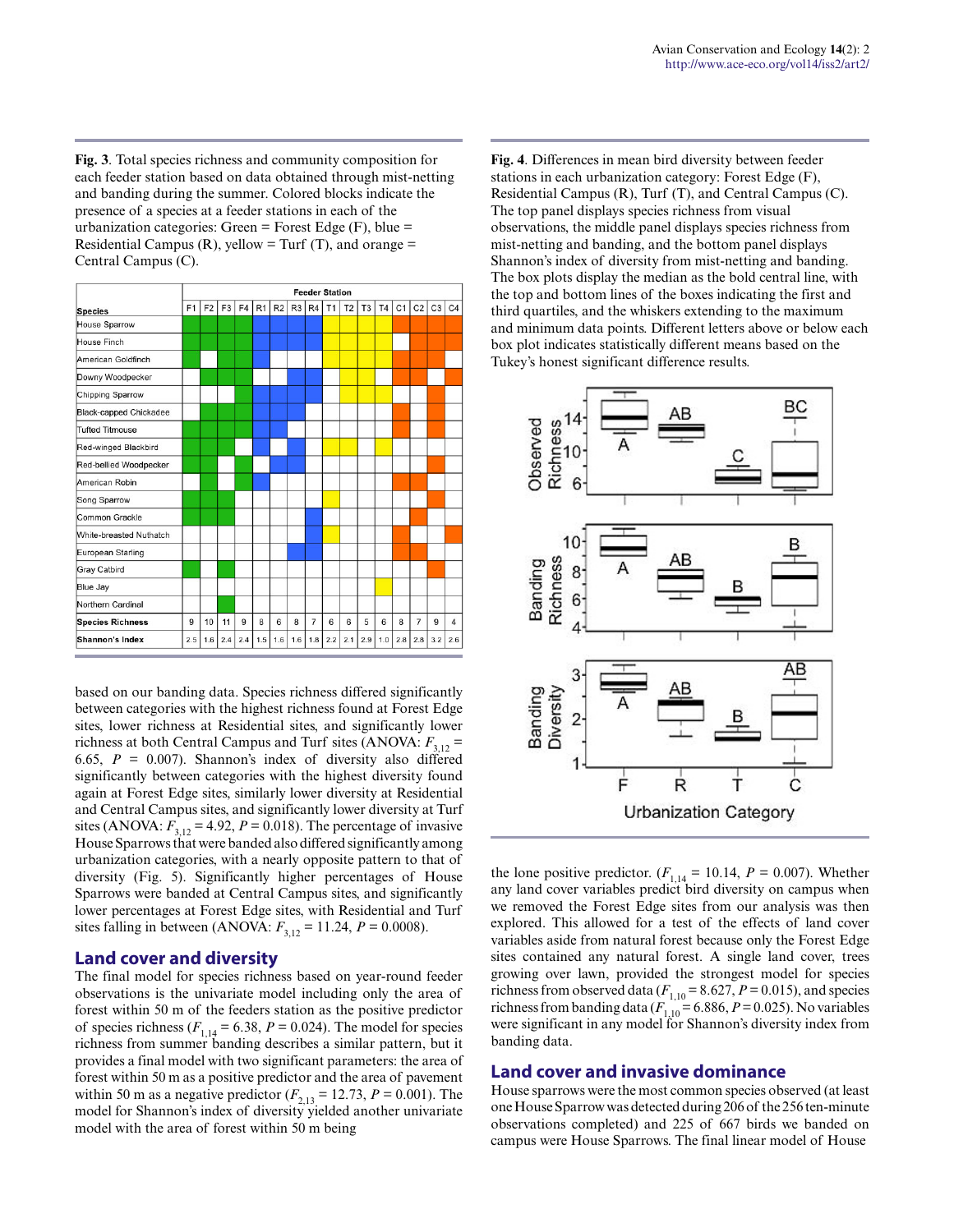**Fig. 5**. House Sparrow (*Passer domesticus*) dominance. The top panel illustrates differences in House Sparrow percentage between feeder stations in each urbanization category: Forest Edge (F), Residential Campus (R), Turf (T), and Central Campus (C). The box plots display the median as the bold central line, with the top and bottom lines of the boxes indicating the first and third quartiles, and the whiskers extending to the maximum and minimum data points. Different letters above or below each box plot indicates statistically different means based on the Tukey honest significant difference results.The bottom panel displays the scatterplot and regression line of the relationship between House Sparrow percentage and the area of buildings within 50 m of each feeder station.



Sparrow percentage included the area of buildings within 50 m and the area of herbaceous plantings within 50 m, which were both positive predictors, although the area of buildings explained more of the variance (Fig. 4;  $F_{2,13} = 22.03$ ,  $P = 0.0001$ ).

# **Seasonality and species-specific habitat use**

Season had significant effects on each of the four most common species observed using the feeders: House Sparrows, House Finches, American Goldfinches (*Spinus tristis*), and Blackcapped Chickadees (*Poecile atricapillus*). The AIC values for the negative binomial models were consistently lower (< 100) than for models with Poisson likelihoods across all species except for Black-capped chickadees, where there was no difference. House sparrows were more abundant in summer than either winter (β  $=$  -1.40, se = 0.22, Z = -6.32, p < 0.001) or the transition (β = -1.51, se =  $0.24$ ,  $Z = -6.44$ ,  $p < 0.001$ ) season. Although building cover was a positive predictor of House Sparrow abundance overall, it had the greatest influence during the transition season ( $\beta = 0.79$ , se = 0.21, Z = 3.92, p < 0.001), followed by winter ( $\beta$  = 0.48, se = 0.18,  $Z = 2.61$ ,  $p = 0.009$ ). The next most common species was the House Finch, which also used the feeders in higher numbers in the summer as compared to either transition ( $\beta$  = -0.71, se = 0.24,  $Z = -2.97$ ,  $p < 0.003$ ) or winter ( $\beta = -1.18$ , se = 0.26,  $Z = -4.52$ ,  $p < 0.001$ ) and they used feeders with lower areas of buildings within 50 m at all times of year (β = -0.68, se = 0.24, Z = -2.80, p < 0.005). In contrast, the two next most common species, the native American Goldfinches and Black-capped Chickadees used the feeders in higher numbers during the winter. American Goldfinches were most commonly observed using feeders in the winter (β = 0.83, se = 0.26, Z = -1.91, p = 0.001) and feeder use was negatively associated with areas of buildings within 50 m (β  $= -0.74$ , se  $= 0.27$ ,  $Z = -2.73$ ,  $p = 0.006$ ). Black-capped chickadees used feeders more in both winter ( $\beta$  = 1.11, se = 0.27, Z = 4.17, p  $(6 - 0.001)$  and transition (β = 0.84, se = 0.28, Z = 3.03, p = 0.002), and were not significantly associated with building area during any season (β = -0.07, se = 0.40, Z = -0.17, p = 0.87).

# **DISCUSSION**

Significant differences in bird diversity and community composition were detected across a suburban landscape using a network of birdfeeders. Larger areas of natural forest increased avian diversity and larger areas of pavement decreased diversity, while larger areas of buildings increased invasive House Sparrow dominance. Also, invasive and native birds were found to use feeders differently depending on the season, with invasive species using the feeders more during the summer, and native species using them more during the winter. These results support the hypothesis that the area of natural forest with a closed canopy and leaf-litter covering the ground is the strongest predictor of suburban bird species richness and diversity that was measured. Forest is the native habitat at our study location, so the results confirm that natural forested habitat is still important to a variety of species that are fairly well adapted to urbanized landscapes. Many other researchers have reached similar conclusions about the value of preserving native habitats in urbanizing locations at the landscape level (reviewed by Marzluff and Rodewald 2008 and Gagne et al. 2015). In addition, White et al. (2005) found that older, native vegetated streetscapes had higher bird diversity than exotic or unvegetated roadways in Melbourne, AU, indicating that native vegetation is important at the local level as well. Our study adds that preserving or recreating patches of native habitat helps support native birds at the local level on our campus, and that small landscaping changes may improve suburban habitat for birds.

Forests increase bird diversity because trees and snags provide food, foraging or caching substrates (bark, foliage), and branches or cavities for nesting, while the closed canopy provides continuous cover. The leaf-litter on the ground, in particular, provides a foraging substrate and nesting location that is replaced with pavement or lawn in most anthropogenic habitats (Sharpe et al. 1986, Nowak and Walton 2005, Ignatieva et al. 2015). In this study, several species associated with trees and forest cover were found more frequently at birdfeeder station sites with forest (Figs. 2 and 3), including Tufted Titmice (*Baeolophus bicolor*), Red-bellied Woodpeckers, Northern Cardinals, and Red-breasted Nuthatches (*Sitta canadensis*). Other species found in these locations may have been there to utilize the shrubby understory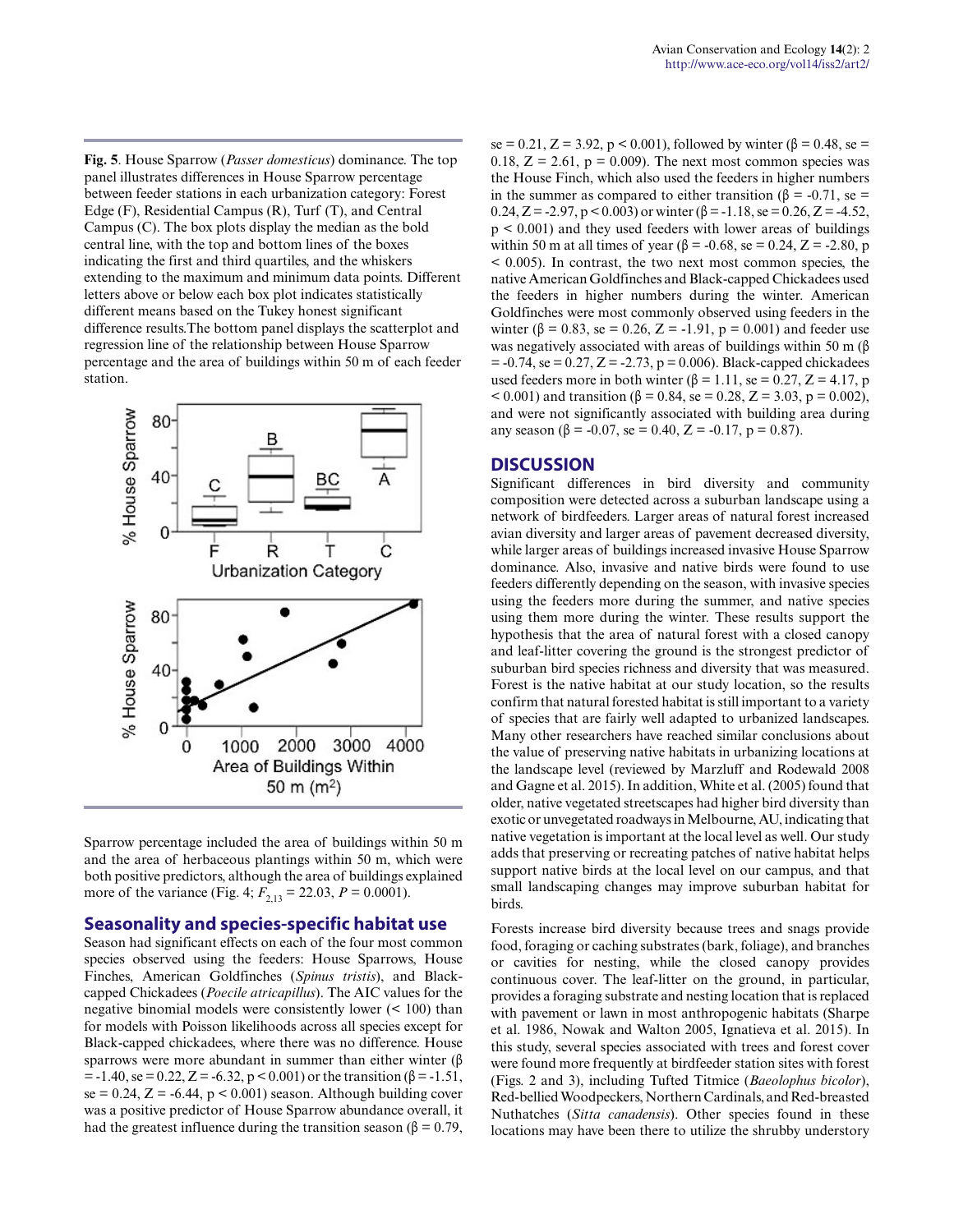where the forest edge meets the lawns at these sites (Song Sparrow, *Melospiza melodia*, and White-Throated Sparrow). The result that natural forest best supports bird diversity seems to indicate that fewer species choose to forage in areas lacking their preferred habitat (or that fewer species forage far from it). The result that pavement may reduce diversity could indicate that some species avoid paved areas. Although, it seems more likely that paved areas are simply areas with a smaller amount of preferred habitat because other attributes of urbanization, such as the area of buildings, had no discernable effect on diversity. However, the birdfeeder stations with less forest and more pavement in our study are also more altered in ways aside from land cover, such as having more pedestrian and vehicular traffic, and more noise and nighttime lighting, and these aspects of urbanization are known to affect birds as well (Fernández-Juricic 2000, Platt and Lill 2006, Patón et al. 2012).

Interestingly, when the sites containing natural forest were removed from our analysis, the area of trees growing over lawn predicted increased bird species richness, although other attributes of habitat complexity such as the area of shrubs or herbaceous plants still had no measurable effect. This result has useful management implications for landscapes where forest restoration is not preferred or not feasible, and indicates that planting more trees, even over manicured lawns, may increase bird diversity. The addition of trees may represent an addition of some aspects of the habitat provided by natural forest, especially cover from predators, which is important during foraging. The results of many larger scale studies have reported that the amount and configuration of tree cover affects bird diversity (Hostetler and Holling 2000, Melles et al. 2003, Donnelly and Marzluff 2006, Mason et al. 2007), but few studies have directly compared natural forest to tree cover created by trees planted over managed lawns (Paker et al. 2014), although several other studies have reported results from studies of varying housing age or density in relation to forest or tree cover (DeGraaf and Wentworth 1986, Kluza et al. 2000).

House Sparrows are well-known urban invaders in cities and towns across the planet; they are omnivorous generalists that nest in cavities, often on or in human-made structures. In this study, House Sparrow dominance was associated with the area of buildings, as expected, and also with the area of herbaceous plantings instead of the woody shrubs that were predicted. Campus buildings provide nesting habitat (active nests have been observed in Central campus, and many hatch year juvenile birds were banded during the study), as well as food in the form of scraps because the areas of campus with the largest areas of buildings also contain the most litter and trash receptacles. Buildings are associated with House Sparrows in several other studies (Wilkinson 2006, MacGregor-Fors et al. 2010, Nath et al. 2016). In addition, Shochat et al. (2010) argue that House Sparrows may outcompete other species in urbanized areas because of their aggressive and efficient foraging, and note that they observed House Sparrows actively excluding a smaller granivore, the Lesser Goldfinch (*Spinus psaltria*) from feeders during an experiment in Phoenix, AZ. The herbaceous plants in our study seem unlikely to provide direct resources for House Sparrows, but they occur in very small amounts except for at two sites with the highest House Sparrow percentages. These sites also have large areas of tall buildings (4–12 floors), few trees, and high pedestrian and vehicular traffic due to a nearby road. Building height may also be a factor here, as it has been positively linked to House Sparrow abundances in urban Los Angeles (Lee 2016). However, in Europe, where many House Sparrow populations are mysteriously declining, Chamberlain et al. (2007) found that House Sparrows thrive in residential urbanized areas with gardens, which often feature herbaceous plantings, and not denser housing developments without gardens.

Of the four most common species observed at our feeders, season affected all species' use of the feeders. House Sparrows used the feeders more in the summer, and their preference for feeders in locations with large areas of buildings nearby was weaker in the summer, possibly because their population became so large that some dispersed outward looking for additional food sources. This idea is supported by our banding data, because 50% of the House Sparrows we banded during the summer were hatch year birds, whereas only 33% of all other species combined were hatch year birds. House Finches also used the feeders in higher numbers during the summer, although they chose feeders with lower areas of buildings nearby at all times of year. House Finches may be considered invasive to the eastern U.S. because they are native to the southwestern U.S., and spread to the northeast because of releases from the pet trade. In contrast to the invasive species, fewer American Goldfinches and Black-capped Chickadees used the feeders in summer, and American Goldfinches preferred feeders with lower areas of buildings nearby year-round, while Black-capped Chickadees had no preference for or against the amount of buildings nearby. American Goldfinches are known to favor eating and feeding their young crop milk from weed seeds, including thistle, that are abundant in areas of our campus in the summer. Black-capped Chickadees use insects as a summer food source and to feed their young. Both species may reduce their feeder use in the summer because they switch to natural food sources at this time of year. Cox at al. (2016) found that season also affected two native Paridae species; they found that Blue Tits (*Cyanistes caeruleus*) and Great Tits (*Parus major*), made more trips between feeders at urban sites with low and medium fragmentation in winter, and more trips between feeders sites with high fragmentation in spring. In addition, Galbraith et al. (2017) found that urban bird feeders in Auckland, NZ were dominated by invasive species, including House Sparrows, and that House Sparrows used the feeders more in summer, while the only native species to use the feeders, the Silvereye (*Zosterops lateralis*), used them mostly in the winter. Our results along with those from these two other recent studies imply that supplementary bird feeding with seeds may benefit invasive species more than native species, particularly during the summer months.

In conclusion, our study provides empirical data suggesting changes in suburban landscaping and development practices at the local level can better support bird diversity. Our results confirm the importance of retaining remnants of natural habitat (Marzluff and Rodewald 2008, Gagne et al. 2015, Aronson et al. 2017), and indicate that replacing lawns or pavement with vegetation that best replicates native structures (tree cover, in this case), may be a feasible alternative where conservation or restoration of unaltered habitat is not possible. Bouma et al. (2013) reported encouraging results of a reforestation project at a small suburban college, where small habitat patches reforested with native trees and shrubs had greater biodiversity (plants,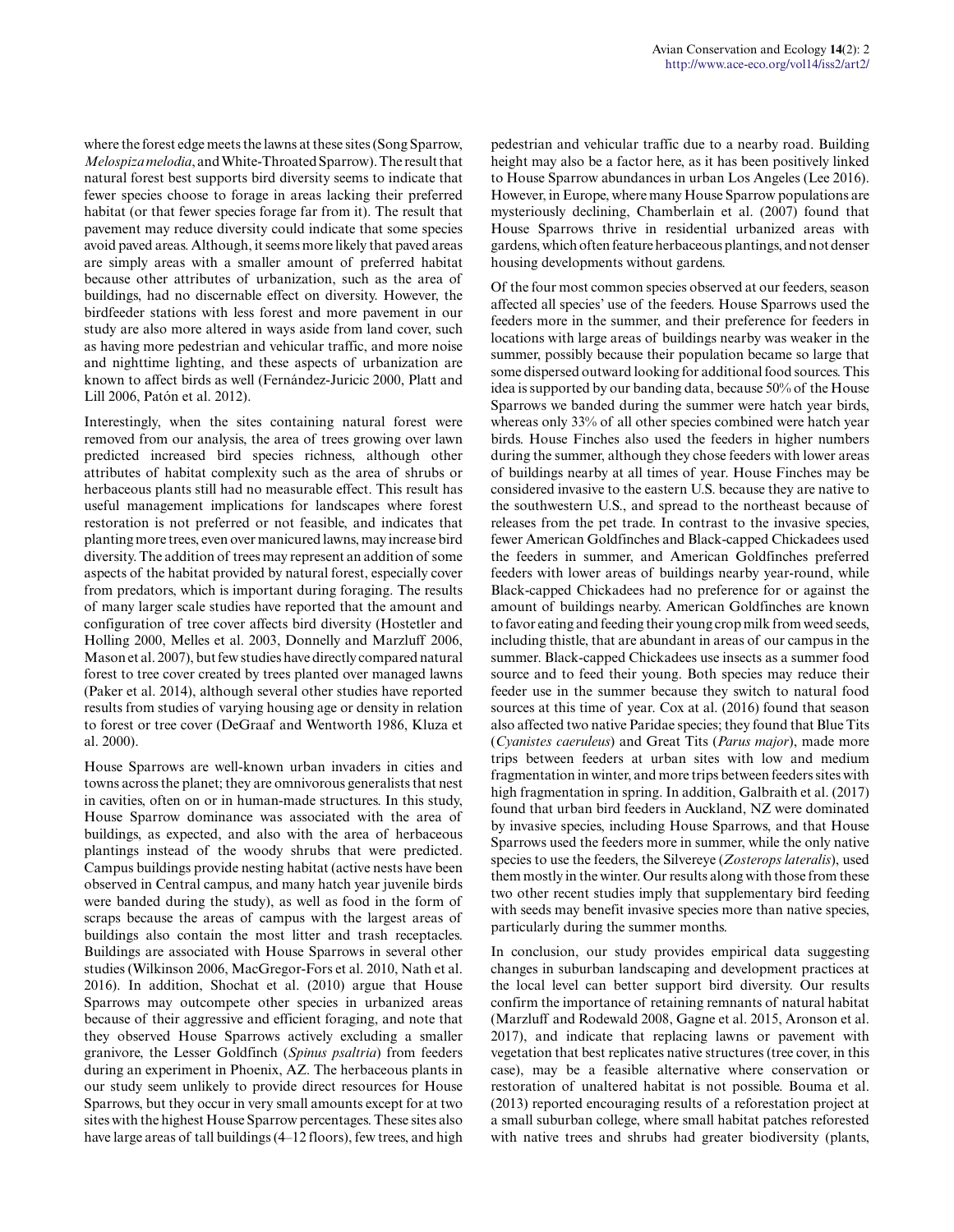insects, birds, and mammals) than lawns, trees over lawns, and even forest remnants just four years later. Midsized suburban developments, such as university, commercial, and industrial campuses are viable conservation targets that could help remedy the problem of the mismatch of scales between the needs of wildlife and people (Borgström et al. 2006). Unfortunately, most property owners do not recognize the importance of native features; in fact, most people think of lawns as the default "natural" green space (Ignatieva et al. 2015). Moreover, most people view native habitat, such as forest, unmowed meadows, shrub/scrub edges, and swamps as distastefully untidy (Nassauer 1995). However, in addition to effectively increasing suburban biodiversity, the conservation and restoration of native habitats may actually improve local people's lives. Fuller et al. (2007) report that interviews with urban citizens in the UK reveal that people reap increased psychological benefits from urban green spaces with higher species richness of plants and birds, and so habitat conservation, restoration, and remediation may be worthwhile for birds and humans alike.

*Responses to this article can be read online at:* <http://www.ace-eco.org/issues/responses.php/1408>

#### **Acknowledgments:**

*We thank our banding technicians, L. Stark and A. Mabey, for their long hours in the field with us, and S. Hale, M. Richards, L. Stark, A. Mabey, N. Bigsby, A. Hollander, K. Bade, and M. Vivirito for helping us to maintain the birdfeeder network and/or gather preliminary data. Thank you to L. McGlinn and C. Scully for helping us to collect the GIS data, and to C. Scully for creating our GIS map for us. We further thank L. Stark for her helpful comments and formatting assistance on earlier drafts of this manuscript. We acknowledge funding from the SUNY New Paltz Summer Research Experience for Undergraduates (SURE) program supporting T. E., and the President's Seeds for Sustainability funding for help supporting our technicians and equipment costs. Our methods were approved by the IACUC of SUNY New Paltz, protocol 08047-02.*

#### **LITERATURE CITED**

Aldrich, J. W., and R. W. Coffin. 1980. Breeding bird populations from forest to suburbia after thirty-seven years. *American Birds*  $34(1):3-7.$ 

Amrhein, V. 2013. Wild bird feeding (probably) affects avian urban ecology. Pages 29-37 *in* D. Gil and H. Brumm, editors. *Avian urban ecology: behavioural and physiological adaptations.* Oxford University Press, Oxford, UK. [https://doi.org/10.1093/acprof:](https://doi.org/10.1093/acprof:osobl/9780199661572.003.0003) [osobl/9780199661572.003.0003](https://doi.org/10.1093/acprof:osobl/9780199661572.003.0003)

Aronson, M. F. J., F. A. La Sorte, C. H. Nilon, M. Katti, M. A. Goddard, C. A. Lepczyk, P. S. Warren, N. S. G. Williams, S. Cilliers, B. Clarkson, C. Dobbs, R. Dolan, M. Hedblom, S. Klotz, J. L. Kooijmans, I. Kühn, I. MacGregor-Fors, M. McDonnell, U. Mörtberg, P. Pyšek, S. Siebert, J. Sushinsky, P. Werner, and M. Winter. 2014. A global analysis of the impacts of urbanization on bird and plant diversity reveals key anthropogenic drivers. *Proceedings of the Royal Society B* 281:1-8. [https://doi.](https://doi.org/10.1098/rspb.2013.3330) [org/10.1098/rspb.2013.3330](https://doi.org/10.1098/rspb.2013.3330)

Aronson, M. F. J., C. A. Lepczyk, K. L. Evans, M. A. Goddard, S. B. Lerman, J. S. MacIvor, C. H. Nilon, and T. Vargo. 2017. Biodiversity in the city: key challenges for urban green space management. *Frontiers in Ecology and the Environment* 15 (1):189-196. <https://doi.org/10.1002/fee.1480>

Bates, D., M. Mächler, B. Bolker, and S. Walker. 2005. Fitting linear mixed-effects models using the lme4. *Journal of Statistical Software* 67(1). <https://doi.org/10.18637/jss.v067.i01>

Belinsky, K. L., E. Keeling, and D. R. Snyder. 2019. Bird communities at the suburban-rural interface: the role of lowintensity, small-scale urbanization. *Urban Naturalist*, in press.

Borgström, S. T., T. Elmqvist, P. Angelstam, and C. Alfsen-Norodom. 2006. Scale mismatches in management of urban landscapes. *Ecology and Society* 11(2):16. [https://doi.org/10.5751/](https://doi.org/10.5751/ES-01819-110216) [ES-01819-110216](https://doi.org/10.5751/ES-01819-110216)

Bouma, C., E. Huizenga, and D. Warners. 2013. Assessing a reconciliation ecology approach to suburban landscaping: biodiversity on a college campus. *Michigan Botanist* 52:93-104.

Chamberlain, D. E., M. P. Toms, R. Cleary-McHarg, and A. N. Banks. 2007. House sparrow (*Passer domesticus*) habitat use in urbanized landscapes. *Journal of Ornithology* 148:453-462. <https://doi.org/10.1007/s10336-007-0165-x>

Clergeau, P., J. Jokimäki, and J.-P. L. Savard. 2001. Are urban bird communities influenced by the bird diversity of adjacent landscapes? *Journal of Applied Ecology* 38(5):1122-1134. [https://](https://doi.org/10.1046/j.1365-2664.2001.00666.x) [doi.org/10.1046/j.1365-2664.2001.00666.x](https://doi.org/10.1046/j.1365-2664.2001.00666.x)

Cox, D. T. C., and R. Inger, S. Hancock, K. Anderson, and K. J. Gaston. 2016. Movement of feeder-using songbirds: the influence of urban features. *Scientific Reports* 6:37669. [https://doi.](https://doi.org/10.1038/srep37669) [org/10.1038/srep37669](https://doi.org/10.1038/srep37669)

DeGraaf, R. M., and J. M. Wentworth. 1986. Avian guild structure and habitat associations in suburban bird communities. *Urban Ecology* 9(3-4):399-412. [https://doi.org/10.1016/0304-4009](https://doi.org/10.1016/0304-4009(86)90012-4) [\(86\)90012-4](https://doi.org/10.1016/0304-4009(86)90012-4) 

Donnelly, R., and J. M. Marzluff. 2006. Relative importance of habitat quantity, structure, and spatial pattern to birds in urbanizing environments. *Urban Ecosystems* 9:99-117. [https://](https://doi.org/10.1007/s11252-006-7904-2) [doi.org/10.1007/s11252-006-7904-2](https://doi.org/10.1007/s11252-006-7904-2) 

Dunn, E. H., and C. J. Ralph. 2004. Use of mist nets as a tool for bird population monitoring. *Studies in Avian Biology* 29:1-6.

Fernández-Juricic, E. 2000. Local and regional effects of pedestrians on forest birds in a fragmented landscape. *Condor* 102:247-255. [https://doi.org/10.1650/0010-5422\(2000\)102\[0247:](https://doi.org/10.1650/0010-5422(2000)102[0247:LAREOP]2.0.CO;2) [LAREOP\]2.0.CO;2](https://doi.org/10.1650/0010-5422(2000)102[0247:LAREOP]2.0.CO;2) 

Fuller, R. A., K. N. Irvine, P. Devine-Wright, P. H. Warren, and K. J. Gaston. 2007. Psychological benefits of greenspace increase with biodiversity. *Biology Letters* 3:390-394. [https://doi.](https://doi.org/10.1098/rsbl.2007.0149) [org/10.1098/rsbl.2007.0149](https://doi.org/10.1098/rsbl.2007.0149)

Gagne, S. A., F. Eigenbrod, D. G. Bert, G. M. Cunnington, L. T. Olson, A. C. Smith, and L. Fahrig. 2015. A simple landscape design framework for biodiversity conservation. *Landscape and Urban Planning* 136:13-27. [https://doi.org/10.1016/j.](https://doi.org/10.1016/j.landurbplan.2014.11.006) [landurbplan.2014.11.006](https://doi.org/10.1016/j.landurbplan.2014.11.006)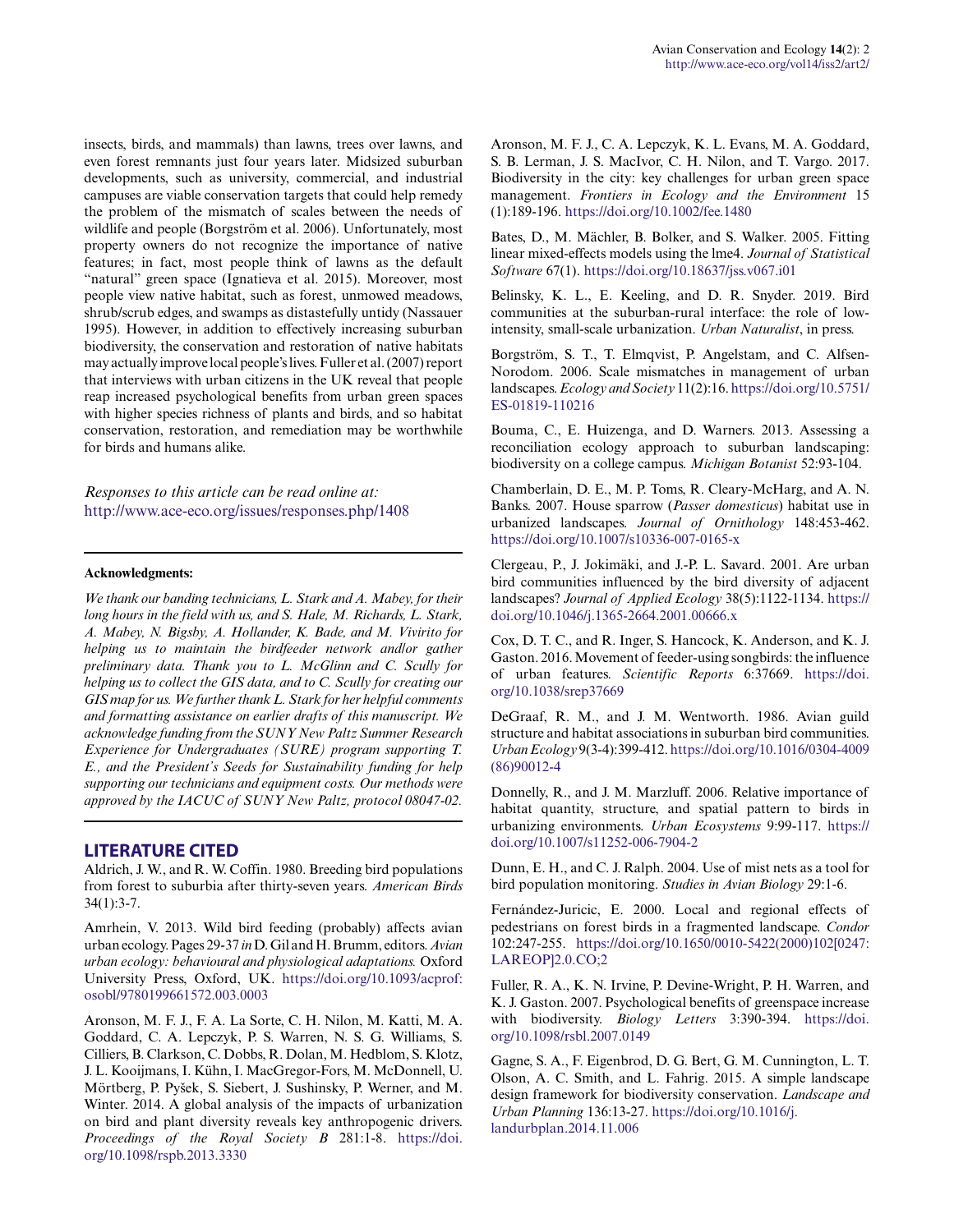Galbraith, J. A., D. N. Jones, J. R. Beggs, K. Parry, and M. C. Stanley. 2017. Urban bird feeders dominated by a few species and individuals. *Frontiers in Ecology and Evolution* 5:81. [https://doi.](https://doi.org/10.3389/fevo.2017.00081) [org/10.3389/fevo.2017.00081](https://doi.org/10.3389/fevo.2017.00081)

Gaston, K. J. 2010. Urbanization. Pages 10-34 *in* K. Gaston, editor. *Urban ecology.* Cambridge University Press, New York, New York, USA.

Glennon, M. J., and H. E. Kretser. 2013. Size of the ecological effect zone associated with exurban development in the Adirondack Park, NY. *Landscape and Urban Planning* 112:10-17. <https://doi.org/10.1016/j.landurbplan.2012.12.008>

Grimm, N. B., S. H. Faeth, N. E. Golubiewski, C. L. Redman, J. Wu, X. Bai, and J. M. Briggs. 2008. Global change and the ecology of cities. *Science* 319(5864):756-760. [https://doi.org/10.1126/](https://doi.org/10.1126/science.1150195) [science.1150195](https://doi.org/10.1126/science.1150195)

Hanson, A. J., R. L. Knight, J. M. Marzluff, S. Powell, K. Brown, P. H. Gude, and K. Jones. 2005. Effects of exurban development on biodiversity: patterns, mechanisms, and research needs. *Ecological Applications* 15(6):1893-1905. <https://doi.org/10.1890/05-5221>

Hostetler, M., and C. S. Holling. 2000. Detecting the scales at which birds respond to structure in urban landscapes. *Urban Ecosystems* 4:25-54.<https://doi.org/10.1023/A:1009587719462>

Ignatieva, M., and K. Ahrné, J. Wissman, T. Eriksson, P. Tidåker, M. Hedblom, T. Kätterer, H. Marstorp, P. Berg, T. Eriksson, and J. Bengtsson. 2015. Lawn as a cultural and ecological phenomenon: a conceptual framework for interdisciplinary research. *Urban Forestry and Greening* 14:383-387. [https://doi.](https://doi.org/10.1016/j.ufug.2015.04.003) [org/10.1016/j.ufug.2015.04.003](https://doi.org/10.1016/j.ufug.2015.04.003)

Jokimäki, J., and M.-L. Kaisanlahti-Jokimäki. 2003. Spatial similarity of urban bird communities: a multiscale approach. *Journal of Biogeography* 30(8):1183-1193. [https://doi.org/10.1046/](https://doi.org/10.1046/j.1365-2699.2003.00896.x) [j.1365-2699.2003.00896.x](https://doi.org/10.1046/j.1365-2699.2003.00896.x)

Jones, D. N., and S. J. Reynolds. 2008. Feeding birds in our towns and cities: a global research opportunity. *Journal of Avian Biology* 39(3):265-271.<https://doi.org/10.1111/j.0908-8857.2008.04271.x>

Kluza, D. A., C. R. Griffin, and R. M. DeGraaf. 2000. Housing developments in rural New England: effects on forest birds. *Animal Conservation* 3:15-26. [https://doi.org/10.1111/j.1469-1795.2000.](https://doi.org/10.1111/j.1469-1795.2000.tb00083.x) [tb00083.x](https://doi.org/10.1111/j.1469-1795.2000.tb00083.x)

Lee, J. G. 2016. *The effects of urbanization on the ecology of bird communities in Los Angeles.* Dissertation. University of California, Los Angeles, California, USA.

Lerman, S. B., and P. S. Warren. 2011. The conservation value of residential yards: linking birds and people. *Ecological Applications* 21(4):1327-1339. <https://doi.org/10.1890/10-0423.1>

MacGregor-Fors, I., L. Morales-Pérez, J. Quesada, and J. E. Schondube. 2010. Relationship between the presence of House Sparrows (*Passer domesticus*) and Neotropical bird community structure and diversity. *Biological Invasions* 12:87-96. [https://doi.](https://doi.org/10.1007/s10530-009-9432-5) [org/10.1007/s10530-009-9432-5](https://doi.org/10.1007/s10530-009-9432-5)

Magurran, A. E. 1988. *Ecological diversity and its measurement.* Princeton University Press, Princeton, New Jersey, USA.

Marzluff, J. M., and A. D. Rodewald. 2008. Conserving biodiversity in urbanizing areas: nontraditional views from a bird's perspective. *Cities and the Environment* 1(2):6. [https://doi.](https://doi.org/10.15365/cate.1262008) [org/10.15365/cate.1262008](https://doi.org/10.15365/cate.1262008)

Mason, J., C. Moorman, G. Hess, and K. Sinclair. 2007. Designing suburban greenways to provide habitat for forest-breeding birds. *Landscape and Urban Planning* 80:153-164. [https://doi.](https://doi.org/10.1016/j.landurbplan.2006.07.002) [org/10.1016/j.landurbplan.2006.07.002](https://doi.org/10.1016/j.landurbplan.2006.07.002)

Melles, S., S. Glenn, and K. Martin. 2003. Urban bird diversity and landscape complexity: species-environment associations along a multiscale habitat gradient. *Conservation Ecology* 7(1):5. <https://doi.org/10.5751/ES-00478-070105>

Nassauer, J. I. 1995. Messy ecosystems, orderly frames. *Landscape Journal* 14(2):161-170. <https://doi.org/10.3368/lj.14.2.161>

Nath, A., H. Singha, P. Deb, A. K. Das, and B. P. Lahkar. 2016. Nesting in a crowd: response of House Sparrow towards proximity to spatial cues in commercial zones of Guwahati City. *Proceedings of the Zoological Society* 69:249-254. [https://doi.](https://doi.org/10.1007/s12595-015-0149-4) [org/10.1007/s12595-015-0149-4](https://doi.org/10.1007/s12595-015-0149-4)

Nowak, D. J., and J. T. Walton. 2005. Projected urban growth (2000-2050) and its estimated impact on the U.S. forest resource. *Journal of Forestry* 103:383-389.

Paker, Y., Y. Yom-Tov, T. Alon-Mozes, and A. Barnea. 2014. The effect of plant richness and urban garden structure on bird species richness, diversity and community structure. *Landscape and Urban Planning* 122:186-195. [https://doi.org/10.1016/j.](https://doi.org/10.1016/j.landurbplan.2013.10.005) [landurbplan.2013.10.005](https://doi.org/10.1016/j.landurbplan.2013.10.005) 

Patón, D., F. Romero, J. Cuenca, and J. C. Escudero. 2012. Tolerance to noise in 91 bird species from 27 urban gardens of Iberian Peninsula. *Landscape and Urban Planning* 104:1-8. [https://](https://doi.org/10.1016/j.landurbplan.2011.09.002) [doi.org/10.1016/j.landurbplan.2011.09.002](https://doi.org/10.1016/j.landurbplan.2011.09.002) 

Pickett, S. T. A., M. L. Cadenasso, J. M. Grove, C. G. Boone, P. M. Groffman, E. Irwin, S. S. Kaushal, V. Marshall, B. P. McGrath, C. H. Nilon, R. V. Pouyat, K. Szlavecz, A. Troy, and P. Warren. 2011. Urban ecological systems: scientific foundations and a decade of progress. *Journal of Environmental Management* 92:331-362.<https://doi.org/10.1016/j.jenvman.2010.08.022>

Platt, A., and A. Lill. 2006. Composition and conservation value of bird assemblages of urban 'habitat islands': Do pedestrian traffic and landscape variables exert an influence? *Urban Ecosystems* 9:83-97.<https://doi.org/10.1007/s11252-006-7900-6>

Pyle, P. 1997. *Identification guide to North American birds.* Slate Creek, Bolinas, California, USA.

Robb, G. N., R. A. McDonald, D. E. Chamberlain, and S. Bearhop. 2008. Food for thought: supplementary feeding as a driver of ecological change in avian populations. *Frontiers in Ecology and the Environment* 6(9):476-484. [https://doi.](https://doi.org/10.1890/060152) [org/10.1890/060152](https://doi.org/10.1890/060152)

Sandström, U. G., P. Angelstam, and G. Mikusiński. 2006. Ecological diversity of birds in relation to the structure of urban green space. *Landscape and Urban Planning* 77(1-2):39-53. [https://](https://doi.org/10.1016/j.landurbplan.2005.01.004) [doi.org/10.1016/j.landurbplan.2005.01.004](https://doi.org/10.1016/j.landurbplan.2005.01.004)